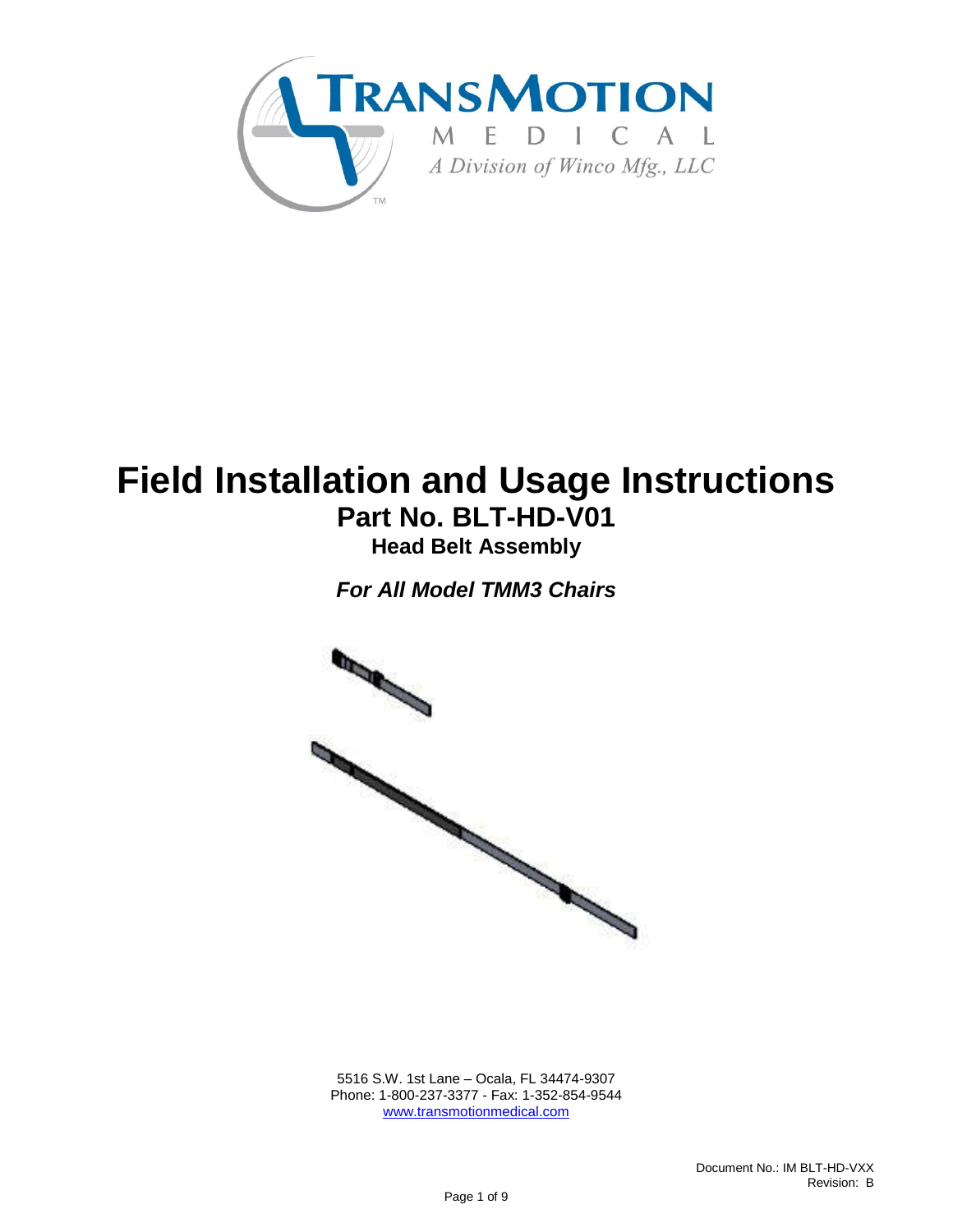## **TABLE OF CONTENTS**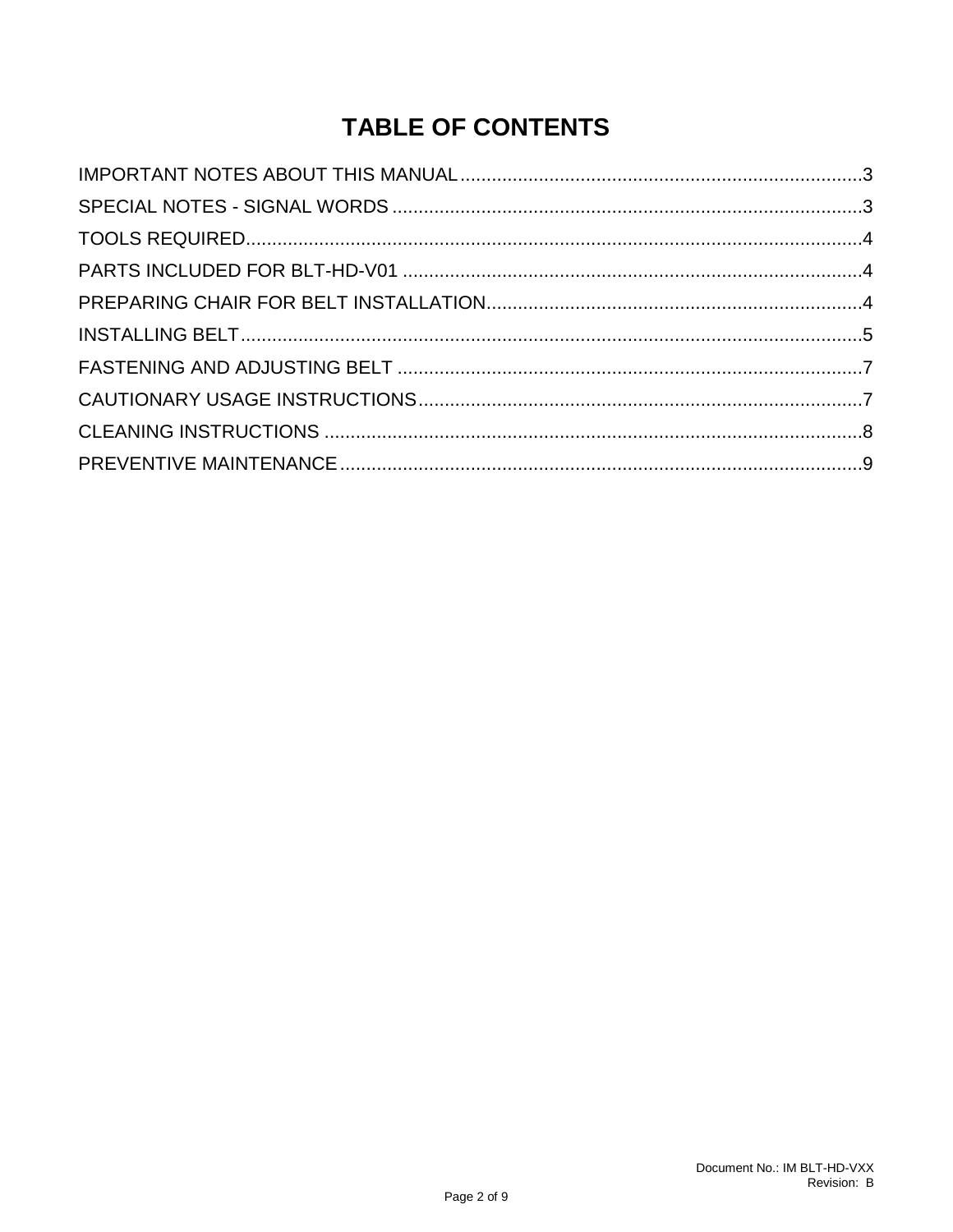#### <span id="page-2-0"></span>**IMPORTANT NOTES ABOUT THIS MANUAL**

This Field Installation and Usage Instruction manual is intended to assist you with installation of your TransMotion Medical Product. Carefully read this manual before using the equipment or doing service / maintenance on it. If you are unable to understand the WARNINGS, CAUTIONS, and instructions, contact TransMotion Medical Customer Service before attempting to operate or service the equipment. Otherwise, personal injury or property damage may result.

To ensure safe operation of this device, it is essential that methods and procedures be established for educating and training staff on the safe and effective operation of the product.

TransMotion Medical reserves the right to change specifications without notice.

The information contained in this document is subject to change without notice.

Specifications listed are nominal, and operation may vary slightly from unit to unit due to tolerance variations.

Figures contained within this document may not depict exactly the model you have. This document may cover many closely related models.

#### <span id="page-2-1"></span>**SPECIAL NOTES - SIGNAL WORDS**

Signal words are used in this manual and apply to hazards which could result in injury or property damage. The following is a definition of those signal words as used in this document:

#### **ADANGER**

Indicates an imminently hazardous situation which, if not avoided, will result in death or serious injury.

#### **AWARNING**

Indicates a potentially hazardous situation which, if not avoided, could result in death or serious injury.

#### **ACAUTION**

Indicates a potentially hazardous situation which, if not avoided, may result in minor or moderate injury. It may also be used to alert against unsafe practices or potential property damage hazards.

## **NOTICE**

Provides important information, makes special instructions clearer, or provides service personnel information to make maintenance easier.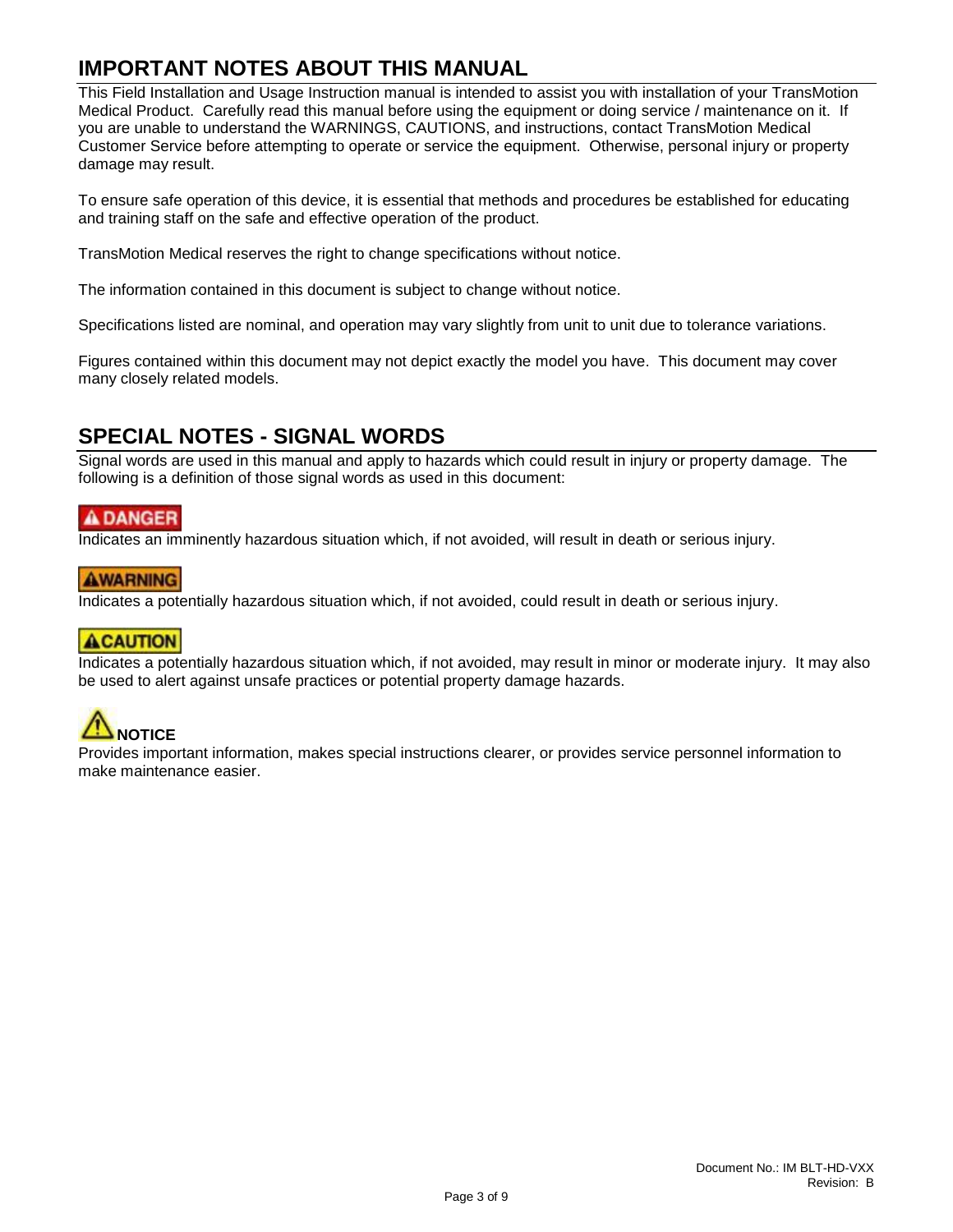## <span id="page-3-0"></span>**TOOLS REQUIRED**

Tools are not required to install belts.

## <span id="page-3-1"></span>**PARTS INCLUDED FOR BLT-HD-V01**

Verify that these parts have been received:

- Short Belt (with one adjustable double-D ring and one fixed double-D ring).
- Long Belt (with one adjustable double-D ring and Velcro® hook and loop sections).

If parts are missing, contact TMM Service Department toll-free at 1-800-237-3377.



## <span id="page-3-2"></span>**PREPARING CHAIR FOR BELT INSTALLATION**

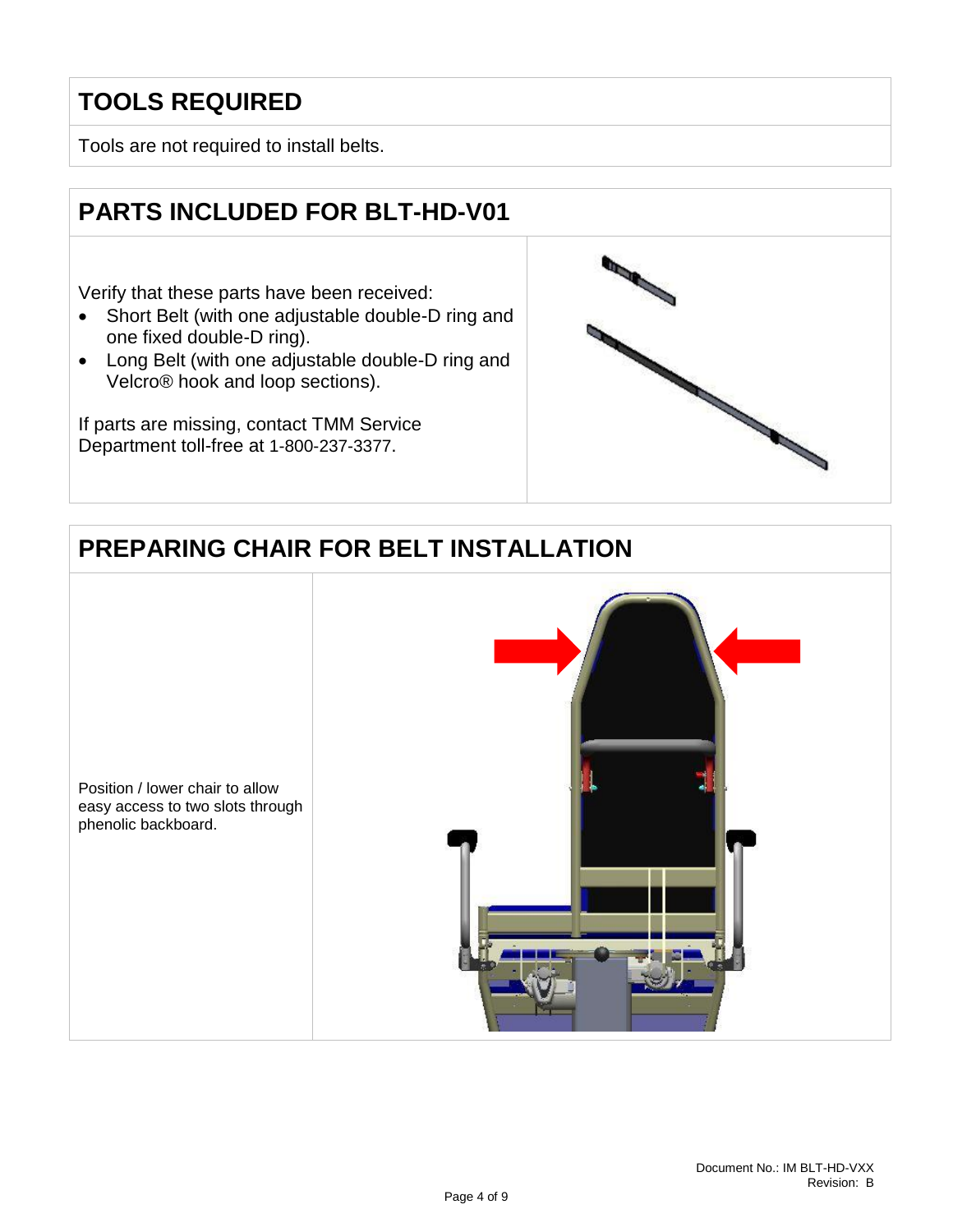<span id="page-4-0"></span>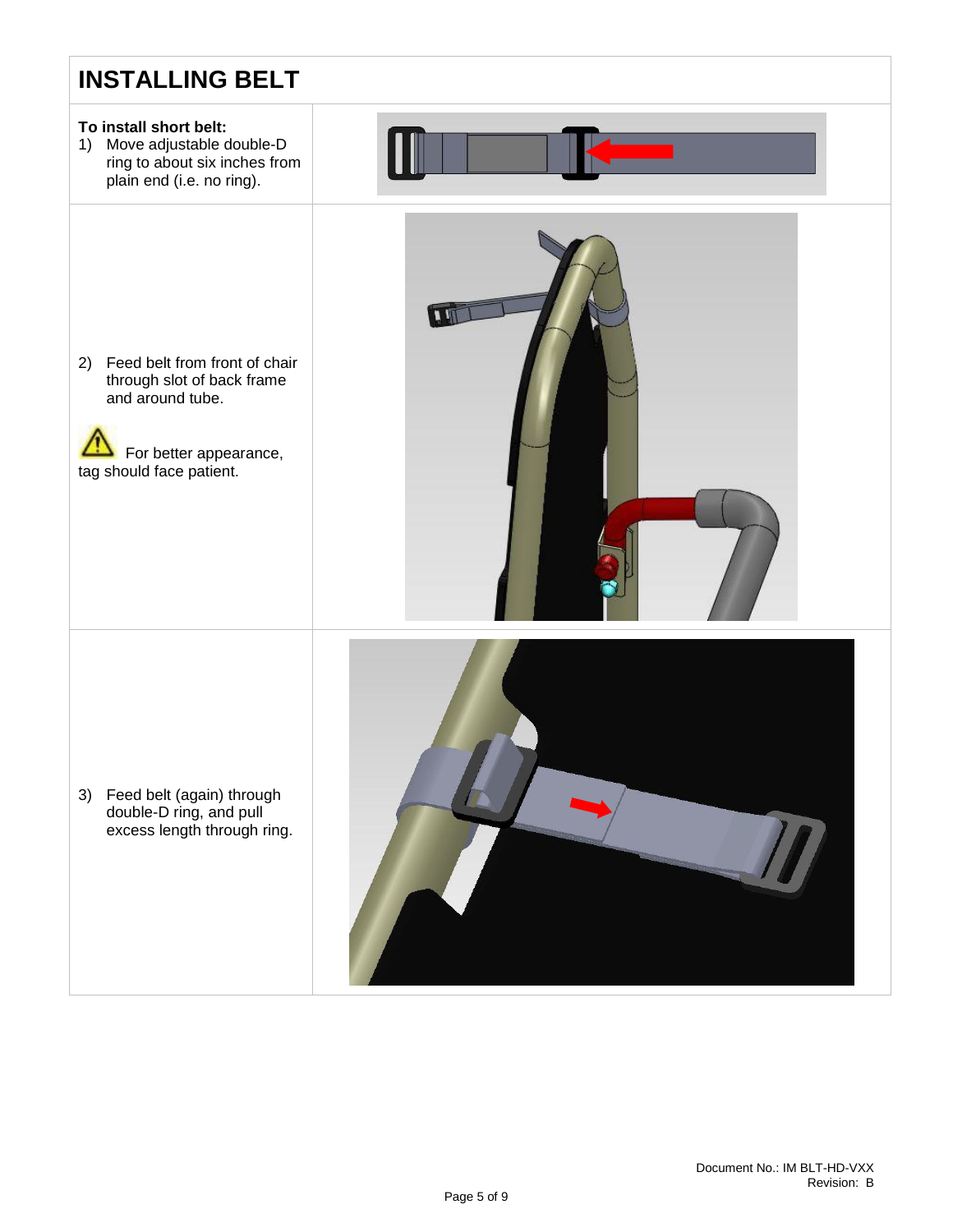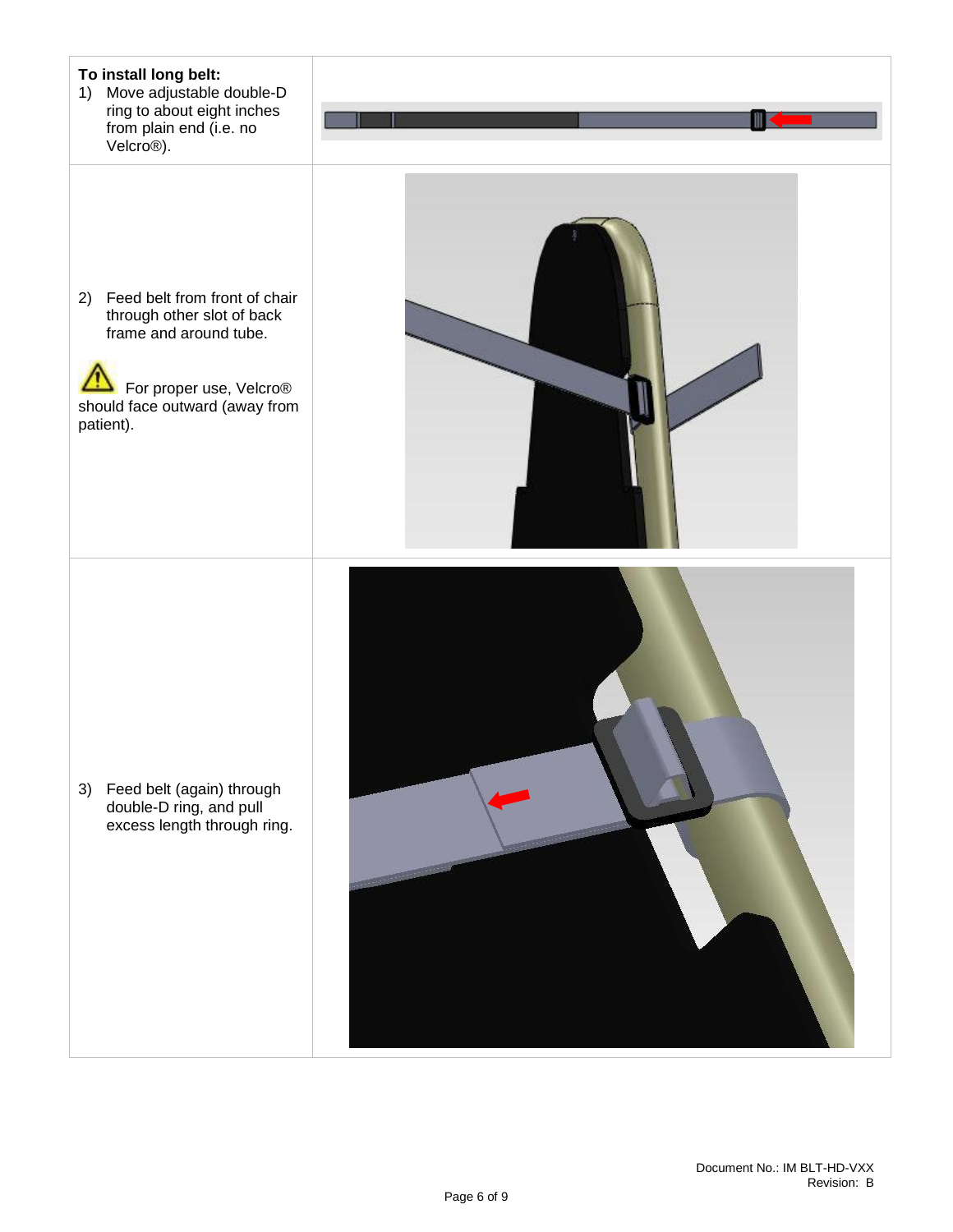## <span id="page-6-0"></span>**FASTENING AND ADJUSTING BELT**



#### **To adjust belt:**

For patients with larger and smaller heads, belt length may need to be adjusted to ensure engagement of Velcro®. Either belt can be adjusted by reversing installation process, moving adjustable double-D ring as needed, and then repeating installation. More adjustability will be available from long belt than short belt.

**ACAUTION** WHEN ADJUSTING BELT LENGTH, ENSURE AT LEAST ONE INCH OF EXCESS BELT **EXTENDS BEYOND DOUBLE-D RING TO PREVENT BELT FROM SLIPPING OUT OF DOUBLE-D RING.**

#### <span id="page-6-1"></span>**CAUTIONARY USAGE INSTRUCTIONS**

When using this accessory, please follow these cautionary usage instructions:

#### **ACAUTION**

- $\parallel$  **TO PREVENT PERSONAL INJURY TO PATIENT AND MEDICAL STAFF, FOLLOW YOUR MEDICAL FACILITY'S PROTOCOL FOR SAFE PATIENT HANDLING.**
- **ENSURE BELT IS PROPERLY INSTALLED AND SECURELY FASTENED PRIOR TO TRANSPORTING PATIENT IN CHAIR TO PREVENT PERSONAL INJURY TO PATIENT.**
- **ENSURE BELTS ARE PROPERLY STOWED PRIOR TO PATIENT EGRESS TO PREVENT PATIENT TRIPPING.**
- **BELTS ARE INTENDED FOR PATIENT USE ONLY. DO NOT SECURE MEDICAL EQUIPMENT WITH BELTS.**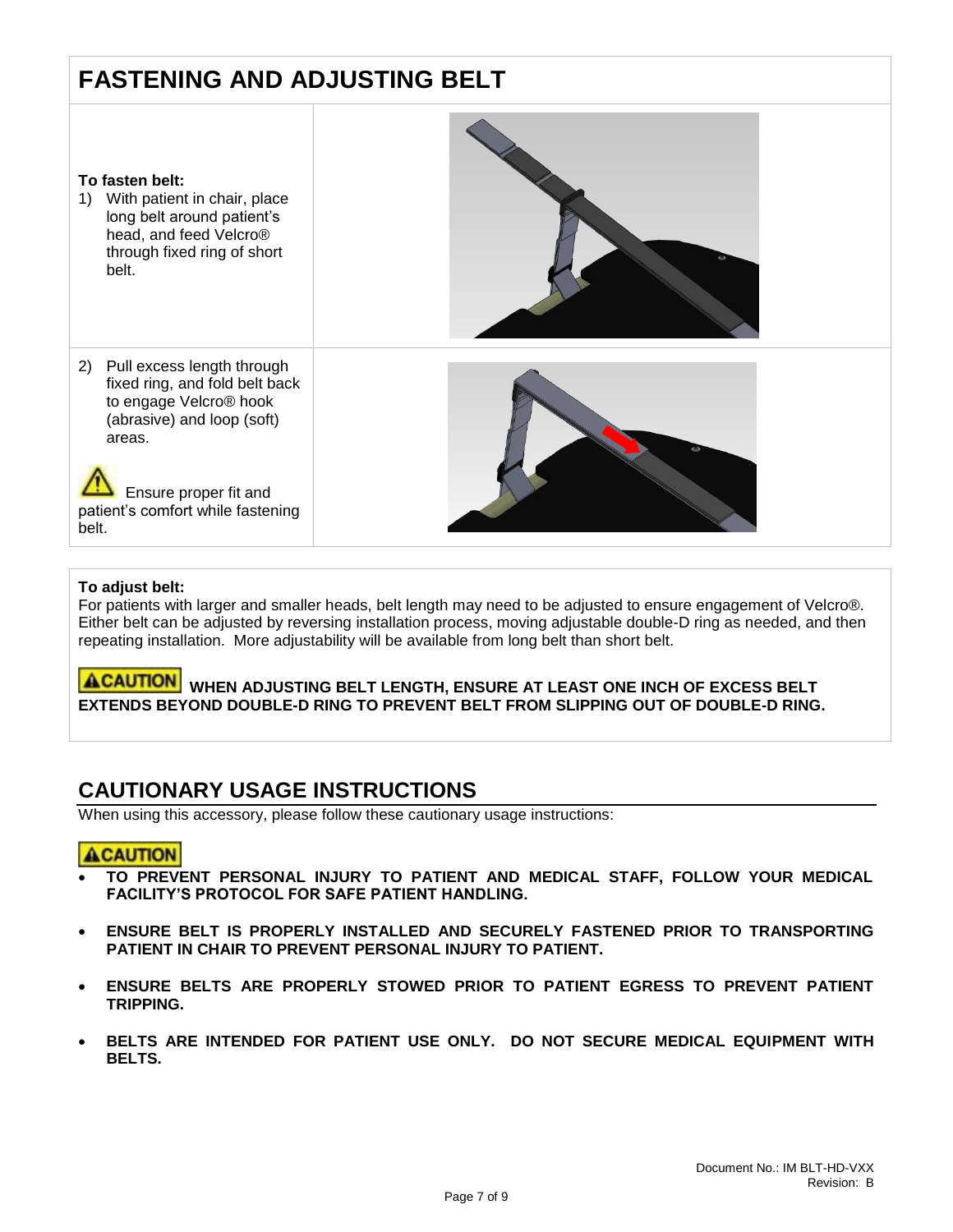## **CLEANING INSTRUCTIONS**

## **ACAUTION** STEAM AND/OR PRESSURE CLEANING CHAIR WILL VOID WARRANTY

| <b>COMPONENT</b>                                 | <b>FREQUENCY</b>                                       | <b>PROCEDURE</b>                                   | <b>CLEANING</b><br><b>AGENT</b>                              | <b>COMMENT</b>                                        |  |
|--------------------------------------------------|--------------------------------------------------------|----------------------------------------------------|--------------------------------------------------------------|-------------------------------------------------------|--|
| All Rails and Painted<br>Metal                   | As required/in<br>accordance with<br>facility policies | Wipe with damp<br>cloth and allow to<br>air dry    | Facility approved<br>detergents,<br>disinfectants &<br>water | Check for chipped<br>paint/chrome                     |  |
| <b>Base Cover</b>                                | As required/in<br>accordance with<br>facility policies | Wipe with damp<br>cloth and allow to<br>air dry    | Facility approved<br>detergents,<br>disinfectants &<br>water | Check for peeling or<br>missing labels                |  |
| Actuators and<br><b>Battery Pack</b>             | As required/in<br>accordance with<br>facility policies | Wipe with damp<br>cloth and allow to<br>air dry    | Facility approved<br>detergents,<br>disinfectants &<br>water | Clean exterior<br>surfaces only with<br>minimal water |  |
| Pendants                                         | As required/in<br>accordance with<br>facility policies | Wipe with damp<br>cloth and allow to<br>air dry    | Facility approved<br>detergents,<br>disinfectants &<br>water | Clean exterior<br>surfaces only with<br>minimal water |  |
| All Other Surfaces                               | As required/in<br>accordance with<br>facility policies | Wipe with damp<br>cloth and allow to<br>air dry    | Facility approved<br>detergents,<br>disinfectants &<br>water | Check for damage                                      |  |
| <b>TransMotion</b><br><b>Medical Accessories</b> | As required/in<br>accordance with<br>facility policies | Wipe with damp<br>cloth and allow to<br>air dry    | Facility approved<br>detergents,<br>disinfectants &<br>water | Check for damage                                      |  |
| 3rd Party<br>Accessories                         | As required/in<br>accordance with<br>facility policies | Consult manual provided by accessory manufacturer. |                                                              |                                                       |  |

\* Use of Facility approved detergents and disinfectants must comply with the instructions provided by the manufacturer(s) of those products.